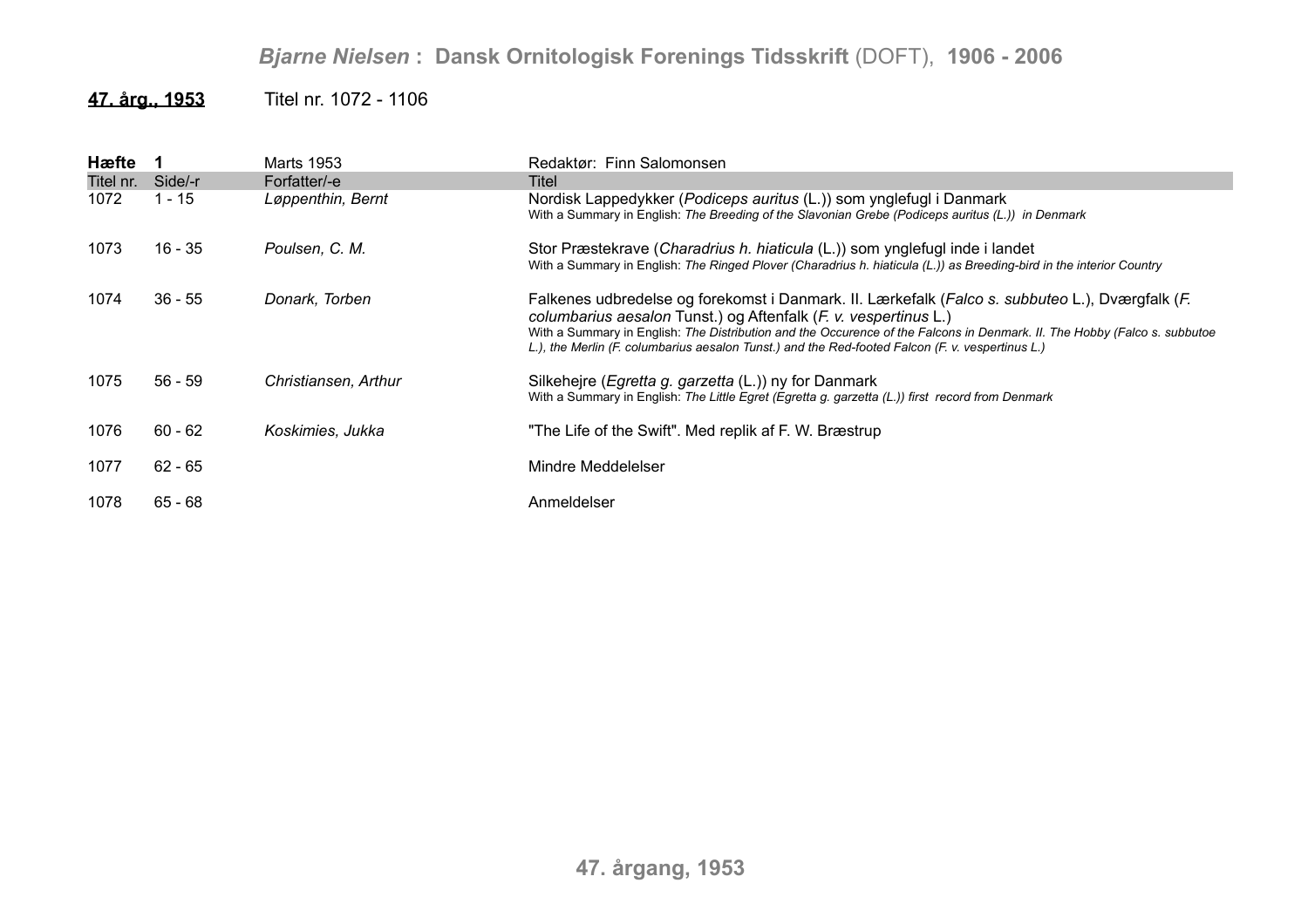## *Bjarne Nielsen* **: Dansk Ornitologisk Forenings Tidsskrift** (DOFT), **1906 - 2006**

| Hæfte 2                   |                        | September 1953        | Redaktør: Finn Salomonsen                                                                                                                                                                                                                                                                                                                                                                                              |
|---------------------------|------------------------|-----------------------|------------------------------------------------------------------------------------------------------------------------------------------------------------------------------------------------------------------------------------------------------------------------------------------------------------------------------------------------------------------------------------------------------------------------|
| Titel nr. Side/-r<br>1079 | IX - XXIV              | Forfatter/-e          | <b>Titel</b><br>Foreningsmeddelelser                                                                                                                                                                                                                                                                                                                                                                                   |
| 1080                      | $69 - 95$              | Ferdinand, L.         | Sandløberens (Crocethia alba (Pall.)) trækforhold i Nordeuropa<br>With a Summary in English: The Migration of the Sanderling (Crocethia alba (Pall.)) in Northern Europe                                                                                                                                                                                                                                               |
| 1081                      | $96 - 98$              | Jensen, Leif Lyneborg | Grønlandsk Jagtfalk (Falco rusticolus candicans (Gm.)) skudt i Danmark<br>With a Summary in English: The Greenland Falcon (Falco rusticolus candicans Gm.) obtained in Denmark                                                                                                                                                                                                                                         |
| 1082                      | $99 - 103$             | Palm, Børge           | Lundsangeren (Phylloscopus trochiloides viridanus Blyth) iagttaget på Als<br>With a Summary in English: The Greenish Warbler (Phylloscopus trochiloides viridanus (Blyth) observed in Denmark                                                                                                                                                                                                                          |
| 1083                      | $104 - 122$            | Donark, Torben        | Falkenes udbredelse og forekomst i Danmark. III. Lille Tårnfalk (Falco naumanni Fleisch.), Tårnfalk<br>(Falco t. tinnunculus L.) og Amerikansk Tårnfalk (F. s. sparverius (L.))<br>With a Summary in English: The Distribution and the Occurence of the Falcons in Denmark. III. The Lesser Kestrel (Falco n.<br>naumanni Fleisch.), the Kestrel (F. t. tinnunculus L.) and the American Kestrel (F. s. sparverius L.) |
| 1084                      | 123 - 125              | Løppenthin, Bernt     | Fem kuld æg af Mudderklire (Actitis hypoleucos (L.))                                                                                                                                                                                                                                                                                                                                                                   |
| 1085                      | 126 - 128              | Salomonsen, Finn      | Fra Zoologisk Museum XVII. 1. Islandsk rødben (Tringa totanus robusta (Schiøler)) i Danmark<br>With a Summary in English: The Iceland Redshank (Tringa totanus robusta (Schiøler)) in Denmark                                                                                                                                                                                                                          |
| 1086                      | 128 - 133              | Salomonsen, Finn      | Fra Zoologisk Museum XVII. 2. Tyrkerduens (Streptopelia d. decaocto (Friv.) fremtrængen i Danmark<br>With a Summary in English: The Occupation of Denmark by the Indian Ring-Dove, Streptopelia d. decaocto (Friv.)                                                                                                                                                                                                    |
| 1087                      | 133 - 134              | Salomonsen, Finn      | Fra Zoologisk Museum XVII. 3. Træk af Hvepsevåger (Pernis a. apivorus (L.)) over Suezbugten<br>With a Summary in English: Migration of Honey-Buzzards (Pernis a. apivorus (L.)) over the Gulf of Suez                                                                                                                                                                                                                  |
| 1088                      | 134 - 138              | Salomonsen, Finn      | Fra Zoologisk Museum XVII. 4. Trækfugle iagttaget og indsamlet i den bengalske Havbugt, Rødehavet<br>og Middelhavet<br>With a Summary in English: Migrants, observed and collected in the Bengal Sea, the Red Sea and the Mediterranean                                                                                                                                                                                |
| 1089                      | 138 - 139              | Salomonsen, Finn      | Fra Zoologisk Museum XVII. 5. Et nyt navn for Rhabdornis tongirostris<br>With a Summary in English: A new name for Rhabdornis longirostris Salomonsen                                                                                                                                                                                                                                                                  |
| 1090<br>1091              | 140 - 145<br>145 - 152 |                       | Mindre Meddelelser<br>Anmeldelser                                                                                                                                                                                                                                                                                                                                                                                      |